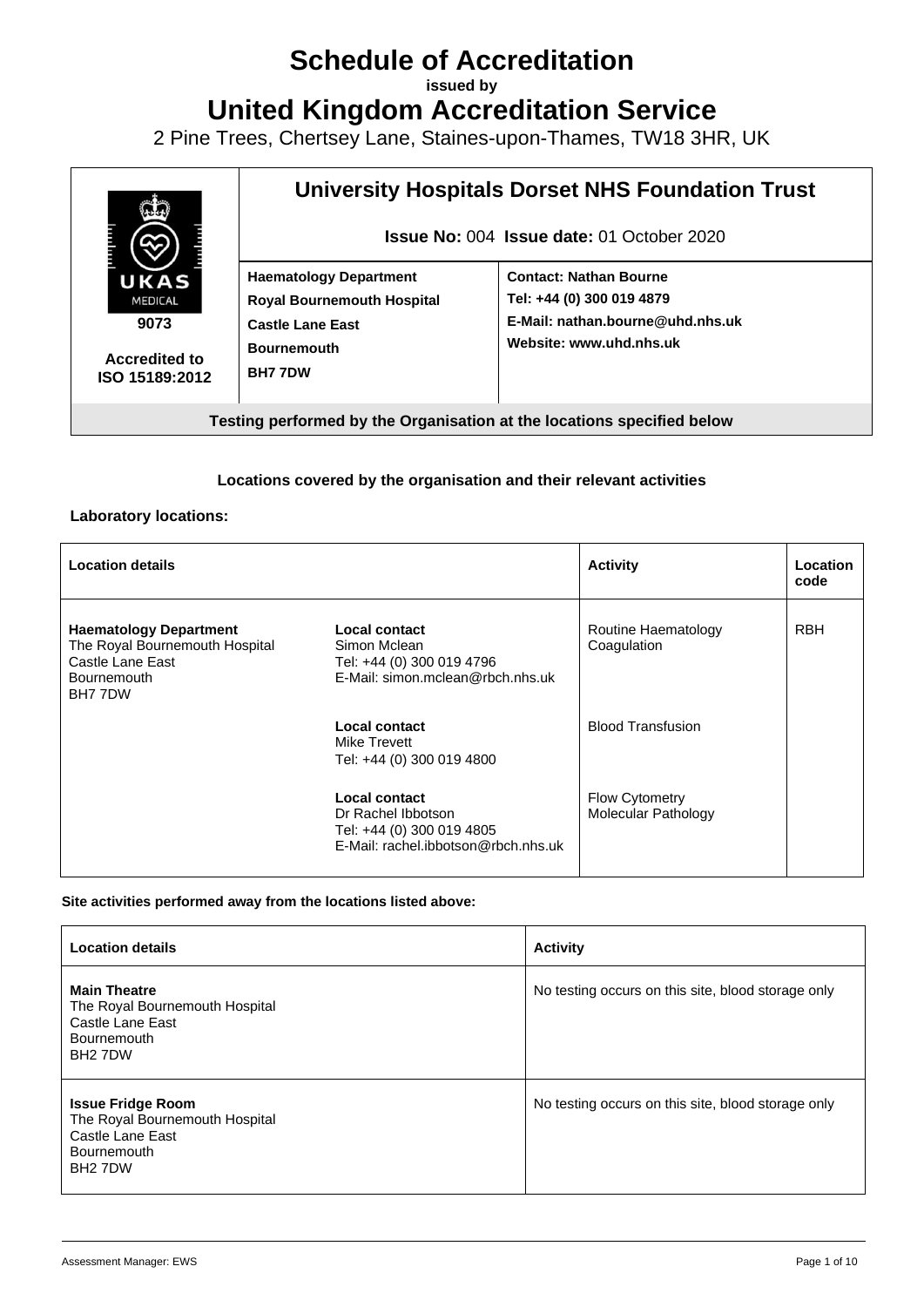

#### **Schedule of Accreditation issued by United Kingdom Accreditation Service**

2 Pine Trees, Chertsey Lane, Staines -upon-Thames, TW18 3HR, UK

# **University Hospitals Dorset NHS Foundation Trust**

**Issue No:** 004 **Issue date:** 01 October 2020

#### **Testing performed by the Organisation at the locations specified**

#### DETAIL OF ACCREDITATION

| Materials/Products tested                | Type of test/Properties measured/Range<br>of measurement                                                                                                                                                                                                                                                                                                         | Standard specifications/<br>Equipment/Techniques used                                                                                                                                                     | Location<br>Code |
|------------------------------------------|------------------------------------------------------------------------------------------------------------------------------------------------------------------------------------------------------------------------------------------------------------------------------------------------------------------------------------------------------------------|-----------------------------------------------------------------------------------------------------------------------------------------------------------------------------------------------------------|------------------|
| <b>HUMAN TISSUE AND</b><br><b>FLUIDS</b> | Haematology examinations for the<br>purposes of clinical diagnosis                                                                                                                                                                                                                                                                                               | Following in-house<br>documented procedures and<br>manufacturer's equipment<br>instructions where relevant                                                                                                |                  |
| Blood (EDTA)                             | Full blood counts and automated<br>differential:<br>Haemoglobin (Hb)<br>White Blood Cell Count (WBC)<br>Red Blood Count (RBC)<br><b>Platelet Count</b><br>Mean Cell Volume (MCV)<br>Mean Cell Haemoglobin (MCH)<br>Mean Cell Haemoglobin Concentration<br>(MCHC)<br>Neutrophils<br>Lymphocytes<br>Monocytes<br>Eosinophils<br><b>Basophils</b><br>Reticuolocytes | Siemens Advia 2120i analyser<br>flow cytometry, laser light<br>refraction, Hb colorimetric<br>measurement and light<br>absorption for reticulocytes<br>B-HAE-M-H00040<br>B-HAE-P-H00074<br>B-HAE-P-H00175 | <b>RBH</b>       |
| Blood (EDTA)                             | Erythrocyte Sedimentation Rate (ESR)                                                                                                                                                                                                                                                                                                                             | Alifax test1 analyser -<br>photometrical capillary<br>stopped flow kinetic analysis<br>B-HAE-P-H00270                                                                                                     | <b>RBH</b>       |
| Bone marrow                              | Examination of bone marrow films: in<br>order to identify or exclude Morphological<br>and Cytological abnormalities for the<br>purpose of diagnosis                                                                                                                                                                                                              | Manual slide preparation and<br>interpretation.<br>Staining using the Merck<br>Miratsainer II and manual<br>staining (Romanovsky and<br>Perls stain)<br>B-HAE-P-H0003<br>B-HAE-P-H00026<br>B-HAE-P-H00273 | <b>RBH</b>       |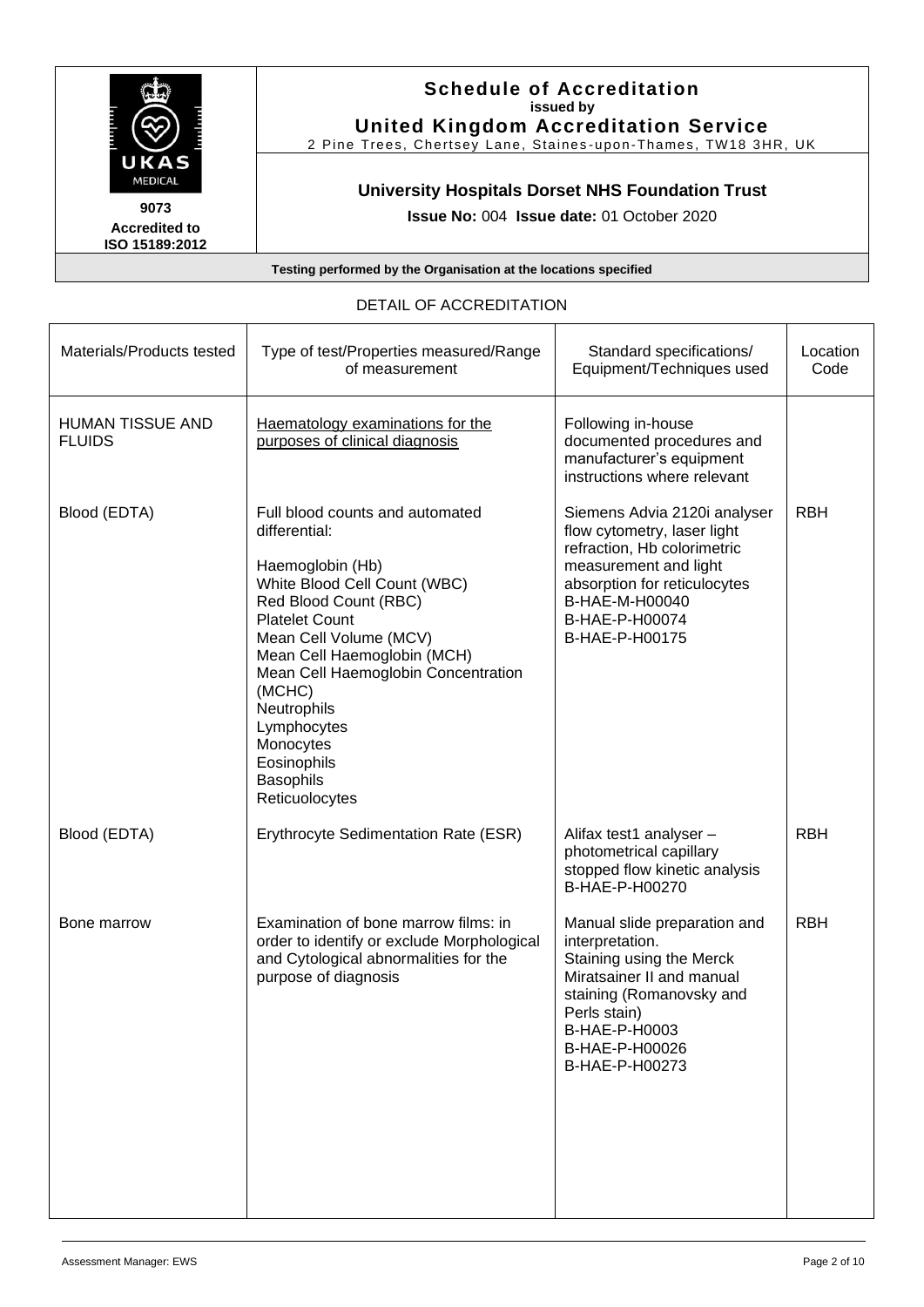| <b>The Property</b><br>E<br>UKAS<br><b>MEDICAL</b> |  |
|----------------------------------------------------|--|
| 9073                                               |  |

## **Schedule of Accreditation issued by United Kingdom Accreditation Service**

2 Pine Trees, Chertsey Lane, Staines -upon-Thames, TW18 3HR, UK

# **University Hospitals Dorset NHS Foundation Trust**

**Issue No:** 004 **Issue date:** 01 October 2020

| Materials/Products tested                  | Type of test/Properties measured/Range<br>of measurement                                                                                          | Standard specifications/<br>Equipment/Techniques used                                                                                                                                    | Location<br>Code |
|--------------------------------------------|---------------------------------------------------------------------------------------------------------------------------------------------------|------------------------------------------------------------------------------------------------------------------------------------------------------------------------------------------|------------------|
| <b>HUMAN TISSUE AND</b><br>FLUIDS (cont'd) | Haematology examinations for the<br>purposes of clinical diagnosis (cont'd)                                                                       | Following in-house<br>documented procedures and<br>manufacturer's equipment<br>instructions where relevant                                                                               |                  |
| <b>Blood</b>                               | Blood Film: Detection of normal and<br>abnormal morphologies and white blood<br>cell differential                                                 | Manual slide preparation and<br>interpretation.<br>Staining using the Merck<br>Miratsainer II and manual<br>staining (Romanovsky and<br>Perls stain)<br>B-HAE-P-H00003<br>B-HAE-P-H00249 | <b>RBH</b>       |
| Blood (EDTA)                               | Rapid diagnostic test for<br>detection of Malarial antigens of:<br>P. falciparum and /or<br>Pan-detection for P. malariae, P. ovale &<br>P. vivax | Manual method using<br>CareStart Malaria RapydTest<br>HRP2/pLDH<br>B-HAE-P-H00269                                                                                                        | <b>RBH</b>       |
| Blood (EDTA)                               | <b>Demonstration of Malaria Parasites</b>                                                                                                         | Microscopy & cytochemistry<br>(Thick and thin films stained<br>by Fields stain and Giemsa)<br>B-HAE-P-H00089                                                                             | <b>RBH</b>       |
| Blood (EDTA)                               | Glandular fever by detection of IM IgM<br>heterophile antibodies                                                                                  | Bioket Monogen IM (Infectious<br>Mononucleosis) test using one<br>step rapid latex particle<br>agglutination test<br>B-HAE-P-H00005                                                      | <b>RBH</b>       |
| <b>Blood</b>                               | Vitamin B12<br>Folate<br>Ferritin                                                                                                                 | Siemens Centaur XP<br>Chemiluminescence<br>immunoassay<br>B-HAE-M-H00030                                                                                                                 | <b>RBH</b>       |
|                                            |                                                                                                                                                   |                                                                                                                                                                                          |                  |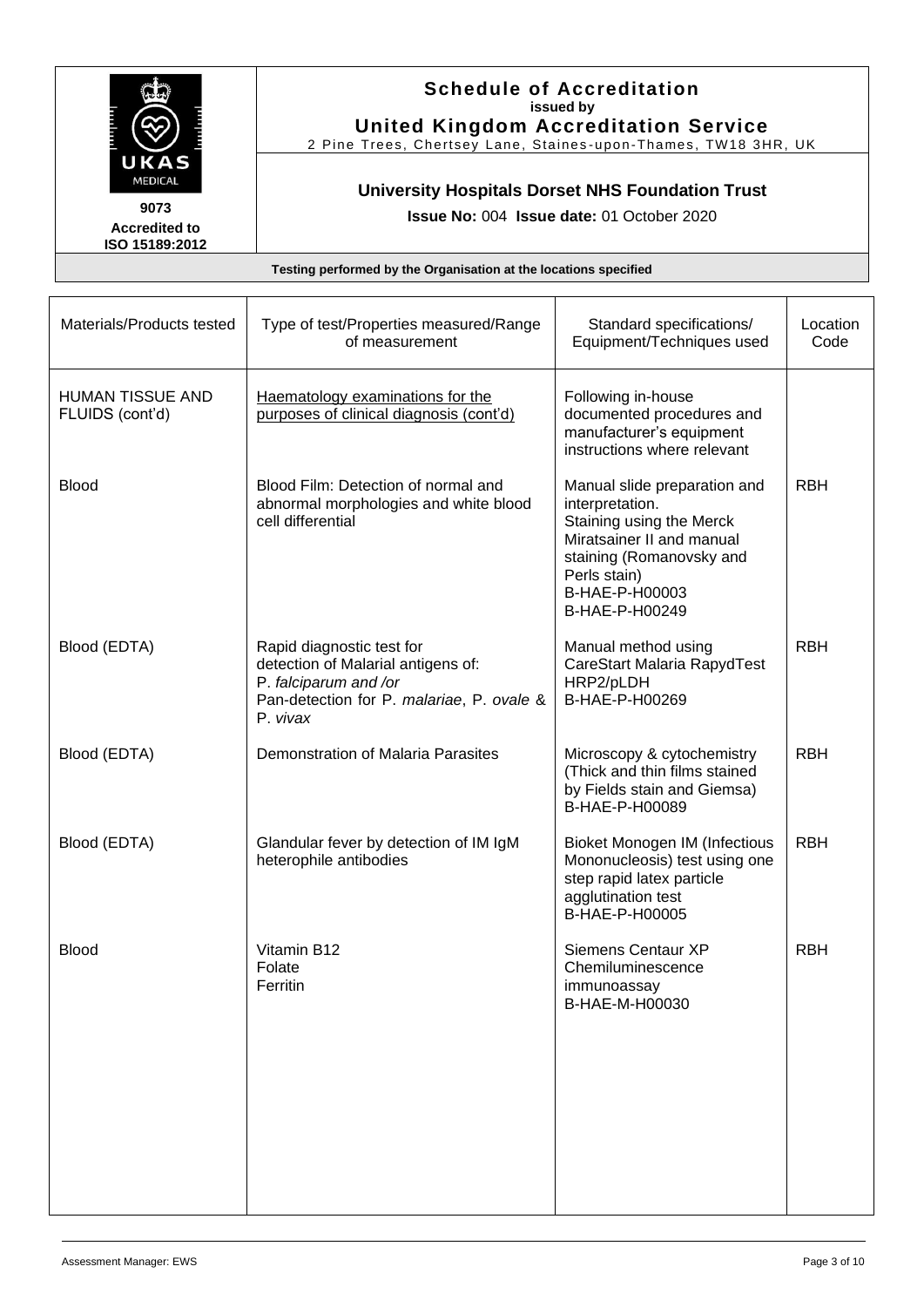| an mars and | К<br><b>MEDICAL</b> | E |
|-------------|---------------------|---|
|             | 9073                |   |

#### **Schedule of Accreditation issued by United Kingdom Accreditation Service**

2 Pine Trees, Chertsey Lane, Staines -upon-Thames, TW18 3HR, UK

# **University Hospitals Dorset NHS Foundation Trust**

**Issue No:** 004 **Issue date:** 01 October 2020

| Materials/Products tested                  | Type of test/Properties measured/Range<br>of measurement                                                                                                                                                           | Standard specifications/<br>Equipment/Techniques used                                                                                                   | Location<br>Code |
|--------------------------------------------|--------------------------------------------------------------------------------------------------------------------------------------------------------------------------------------------------------------------|---------------------------------------------------------------------------------------------------------------------------------------------------------|------------------|
| <b>HUMAN TISSUE AND</b><br>FLUIDS (cont'd) | Haematology examinations for the<br>purposes of clinical diagnosis (cont'd)                                                                                                                                        | Following in-house<br>documented procedures and<br>manufacturer's equipment<br>instructions where relevant                                              |                  |
| Plasma                                     | Coagulation screen:<br>Prothrombin time<br><b>INR</b><br>Activated partial thromboplastin time and<br>ratio<br>Clauss fibrinogen<br>D-Dimer<br>Thrombin time<br>Reptilase time<br>Direct oral anticoagulant assays | Werfen ACL TOP700 light<br>transmission for turbidometric<br>measurement and<br>chromogenic assay<br>B-HAE-M-H00020<br>B-HAE-M-H00021<br>B-HAE-M-H00026 | <b>RBH</b>       |
| Plasma                                     | Factors II, V, VII, VIII, VIII(Ag), IX, X, XI,<br>XII, XIII and Bethesda Assay for Factor<br>inhibitors                                                                                                            | Werfen ACL TOP700 light<br>transmission for turbidometric<br>measurement and<br>chromogenic assay<br>B-HAE-M-H00024                                     | <b>RBH</b>       |
| Plasma                                     | Anti Thrombin (Functional)                                                                                                                                                                                         | Werfen ACL TOP700<br>Chromogenic assay<br>B-HAE-M-H00023                                                                                                | <b>RBH</b>       |
| Plasma                                     | Protein C Activity                                                                                                                                                                                                 | Werfen ACL TOP700<br>Chromogenic assay<br>B-HAE-M-H00023                                                                                                | <b>RBH</b>       |
| Plasma                                     | Protein S Activity                                                                                                                                                                                                 | Werfen ACL TOP700<br>Chromogenic assay<br>B-HAE-M-H00023                                                                                                | <b>RBH</b>       |
| Plasma                                     | Free Protein S<br><b>Functional Protein S</b>                                                                                                                                                                      | Werfen ACL TOP700<br>Turbidometric measurement of<br>immuno induced<br>agglutuination<br>B-HAE-M-H00023                                                 | <b>RBH</b>       |
| Plasma                                     | Lupus test - DRVVT, KCT and Silica<br><b>Clotting Time</b>                                                                                                                                                         | Werfen ACL TOP700 light<br>transmission for turbidometric<br>measurement<br>B-HAE-M-H00022                                                              | <b>RBH</b>       |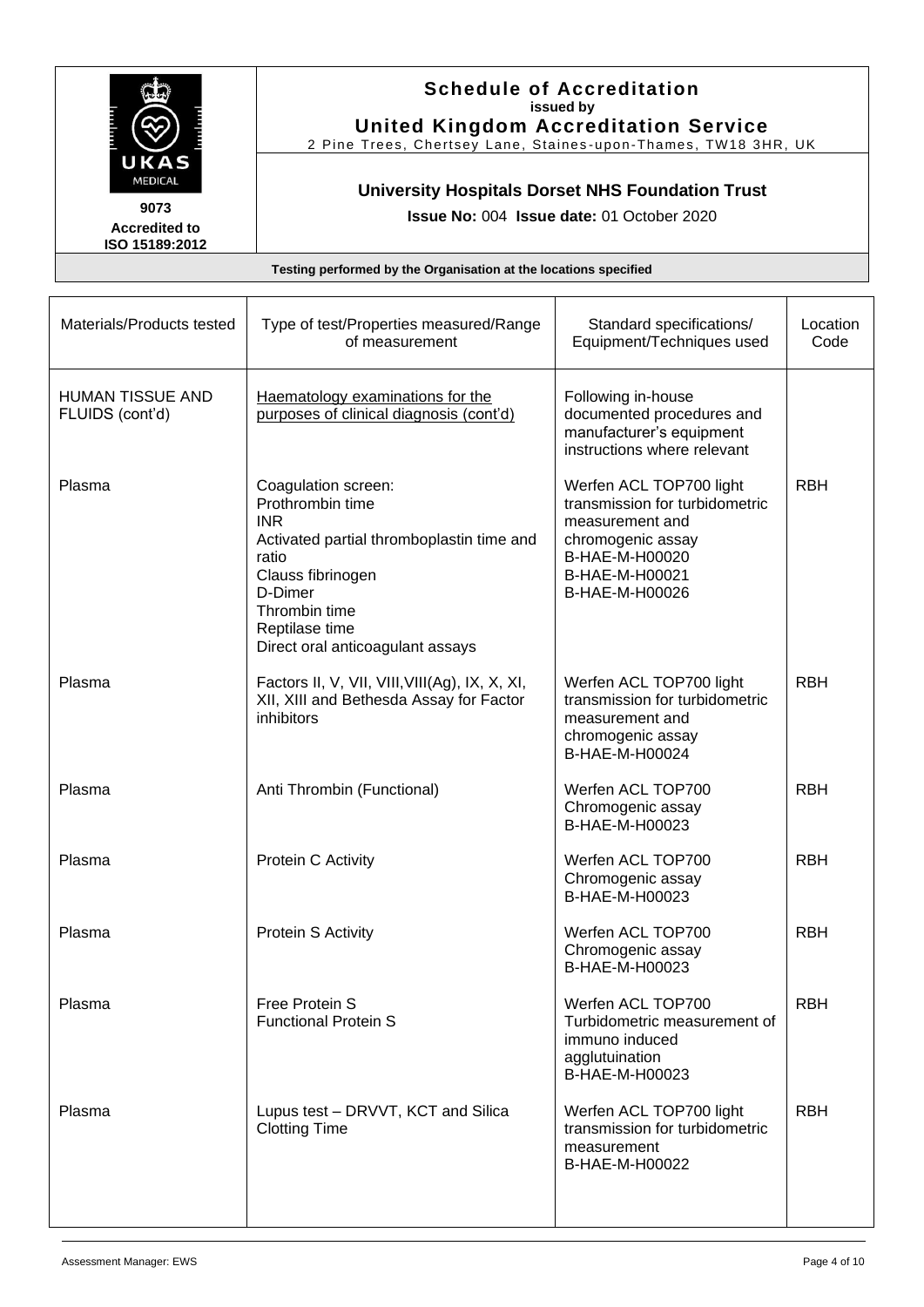| <b>The Second Second Second</b><br>K7<br>MEDICAL | E |
|--------------------------------------------------|---|
| 9073                                             |   |

## **Schedule of Accreditation issued by United Kingdom Accreditation Service**

2 Pine Trees, Chertsey Lane, Staines -upon-Thames, TW18 3HR, UK

# **University Hospitals Dorset NHS Foundation Trust**

**Issue No:** 004 **Issue date:** 01 October 2020

| Materials/Products tested                  | Type of test/Properties measured/Range<br>of measurement                              | Standard specifications/<br>Equipment/Techniques used                                                               | Location<br>Code |
|--------------------------------------------|---------------------------------------------------------------------------------------|---------------------------------------------------------------------------------------------------------------------|------------------|
| <b>HUMAN TISSUE AND</b><br>FLUIDS (cont'd) | Haematology examinations for the<br>purposes of clinical diagnosis (cont'd)           | Following in-house<br>documented procedures and<br>manufacturer's equipment<br>instructions where relevant          |                  |
| Plasma                                     | Plasminogen and Plasmin Inhibitor                                                     | Werfen ACL TOP700<br>Chromogenic assay<br>B-HAE-M-H00023                                                            | <b>RBH</b>       |
| Plasma                                     | Activated Protein C Resistance (APCr)                                                 | Werfen ACL TOP700 light<br>transmission for turbidometric<br>measurement<br>B-HAE-M-H00023                          | <b>RBH</b>       |
| Plasma                                     | Von Willebrand antigen, activity                                                      | Werfen ACL TOP700 Latex<br>particle enhanced<br>Immunoturbidimetric assay<br>B-HAE-M-H00024                         | <b>RBH</b>       |
| Plasma                                     | Von Willebrand Ristocetin CoFactor<br>activity                                        | Werfen ACL TOP700 Latex<br>particle enhanced<br>Immunoturbidimetric assay<br>B-HAE-M-H00024                         | <b>RBH</b>       |
| Plasma                                     | Platelet function (PFA)                                                               | PAP 8E aggregometer Platelet<br>aggregation using agonists<br>measured by optical<br>transmission<br>B-HAE-M-H00025 | <b>RBH</b>       |
| Plasma                                     | Thrombocytopenia screen - detection of<br>antibodies to platelet factor 4 and heparin | Bio-Rad Heparin/PF4 Antibody<br>test Particle Gel Immuno<br>Assay<br>B-HAE-P-H00537                                 | <b>RBH</b>       |
| Plasma                                     | Thromboelastograph<br>Measurement of clot viscoelasticity                             | Haemascope TEG5000<br>analyser<br>Thromboelastography<br>B-HAE-P-H00566                                             | <b>RBH</b>       |
|                                            |                                                                                       |                                                                                                                     |                  |
|                                            |                                                                                       |                                                                                                                     |                  |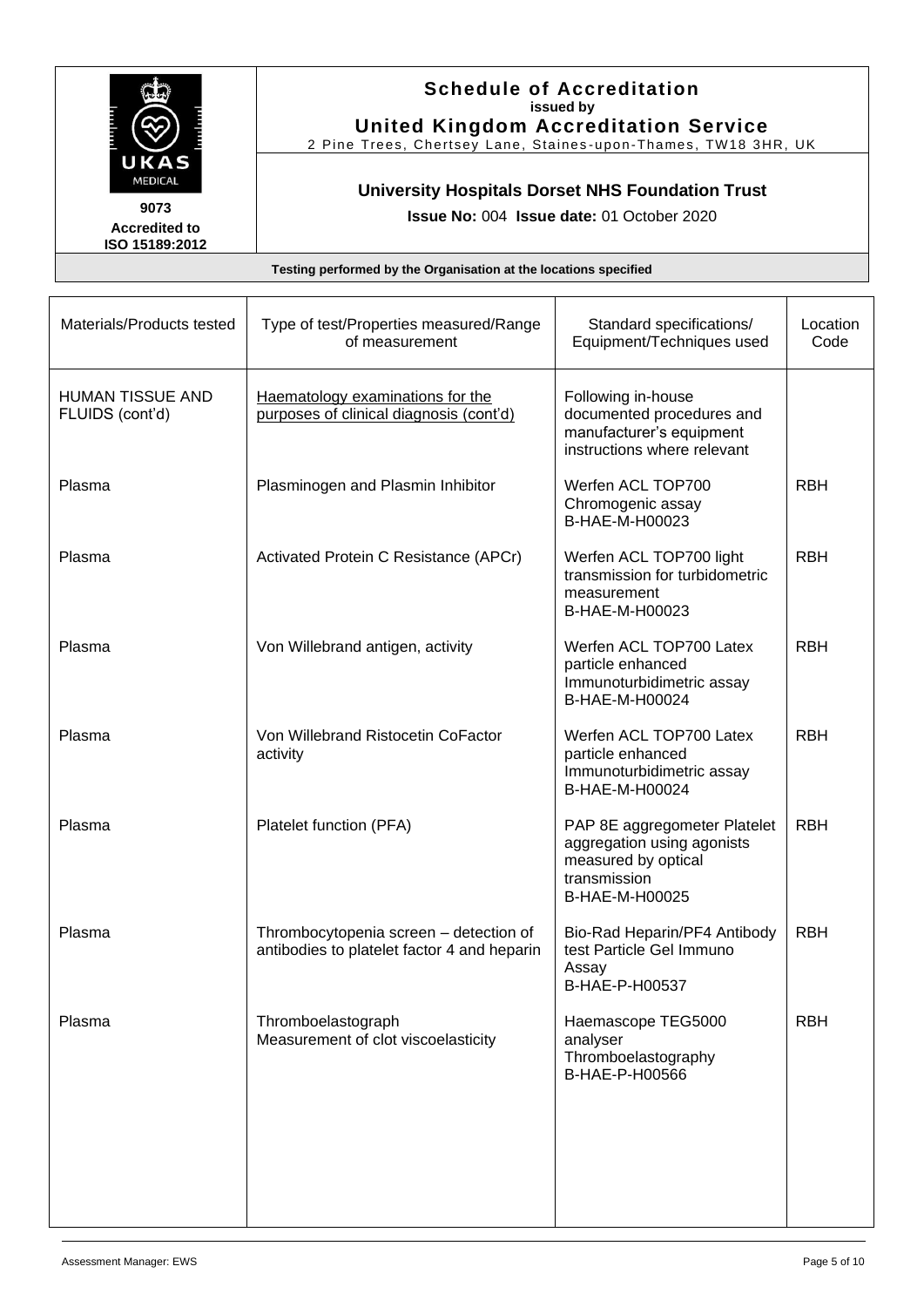

## **Schedule of Accreditation issued by United Kingdom Accreditation Service**

2 Pine Trees, Chertsey Lane, Staines -upon-Thames, TW18 3HR, UK

# **University Hospitals Dorset NHS Foundation Trust**

**Issue No:** 004 **Issue date:** 01 October 2020

| Materials/Products tested                  | Type of test/Properties measured/Range<br>of measurement                                                                                                                                                                                                                                                 | Standard specifications/<br>Equipment/Techniques used                                                                                                                                  | Location<br>Code |
|--------------------------------------------|----------------------------------------------------------------------------------------------------------------------------------------------------------------------------------------------------------------------------------------------------------------------------------------------------------|----------------------------------------------------------------------------------------------------------------------------------------------------------------------------------------|------------------|
| <b>HUMAN TISSUE AND</b><br>FLUIDS (cont'd) | <b>Blood transfusion examinations</b>                                                                                                                                                                                                                                                                    | Documented in-house<br>procedures based on<br>manufacturer's instructions                                                                                                              | <b>RBH</b>       |
| Whole blood (EDTA)                         | Blood group by detection and<br>identification of antigens -<br>A B O and AB groups<br>Rh groups: Rh D Positive, Rh D Negative                                                                                                                                                                           | Automated method using Bio-<br>Rad IH-1000 analyser and<br>Diamed gel cards from Bio-<br>Rad<br>B-TRA-P-T00069<br>B-TRA-P-T00070<br>B-TRA-P-T00082<br>B-TRA-P-T00083<br>B-TRA-P-T00084 | <b>RBH</b>       |
| Whole blood (EDTA)                         | Blood group by detection and<br>identification of antigens -<br>A B O and AB groups<br>Rh groups: Rh D Positive, Rh D Negative                                                                                                                                                                           | Manual methods using tube<br>method<br>SOP B-TRA-P-T00048                                                                                                                              | <b>RBH</b>       |
| Whole blood (EDTA)                         | Antibody screening<br>Detection of antibodies to the following<br>antigens-<br>C <sup>w</sup> , C, c, D, E, e<br>K, k, Kp <sup>a</sup> , Kp <sup>b</sup><br>Jk <sup>a</sup> , Jk <sup>b</sup><br>Fy <sup>a</sup> , Fy <sup>b</sup><br>Lua, Lub<br>M, N, S, s<br>Le <sup>a</sup> , Le <sup>b</sup><br>P1  | Automated method using Bio-<br>Rad IH-1000 analyser and<br>Diamed gel cards from Bio-<br>Rad<br>B-TRA-P-T00069<br>B-TRA-P-T00070<br>B-TRA-P-T00082<br>B-TRA-P-T00083<br>B-TRA-P-T00084 | <b>RBH</b>       |
| Whole blood (EDTA)                         | Antibody identification using cells<br>containing the following antigens:<br>$C^w$ , C, c, D, E, e<br>K, k, Kp <sup>a</sup> , Kp <sup>b</sup><br>Jk <sup>a</sup> , Jk <sup>b</sup><br>Fy <sup>a</sup> , Fy <sup>b</sup><br>Lua, Lub<br>M, N, S, s<br>Le <sup>a</sup> , Le <sup>b</sup><br>P <sub>1</sub> | Automated method using Bio-<br>Rad IH-1000 analyser and<br>Diamed gel cards from Bio-<br>Rad<br>B-TRA-P-T00051<br>B-TRA-P-T00059                                                       | <b>RBH</b>       |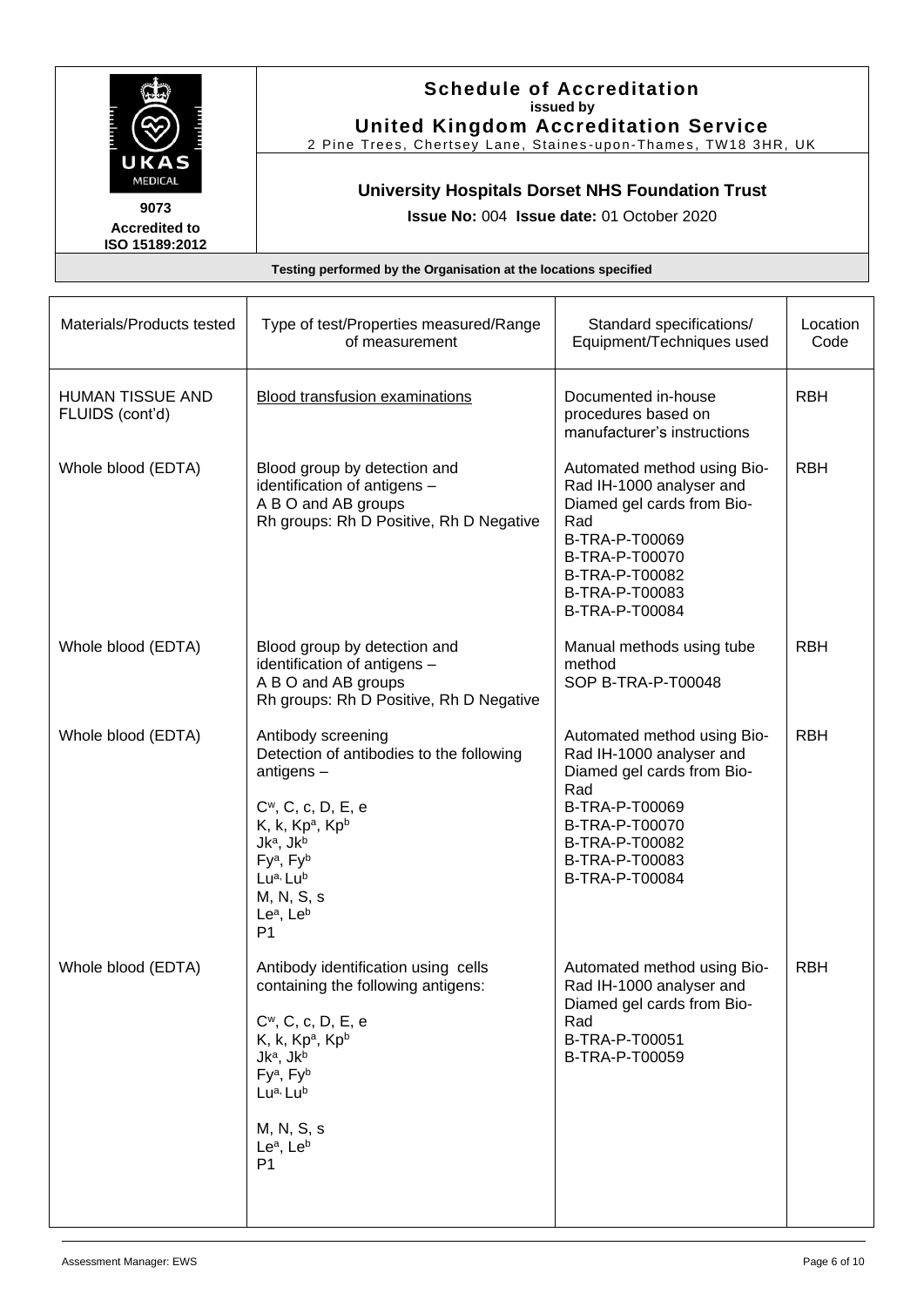| <b>The Colombia</b><br>E<br>K7<br>MEDICAL |
|-------------------------------------------|
| 9073                                      |

## **Schedule of Accreditation issued by United Kingdom Accreditation Service**

2 Pine Trees, Chertsey Lane, Staines -upon-Thames, TW18 3HR, UK

# **University Hospitals Dorset NHS Foundation Trust**

**Issue No:** 004 **Issue date:** 01 October 2020

| Materials/Products tested                  | Type of test/Properties measured/Range<br>of measurement                                                                                                                                                                                                                                                                                   | Standard specifications/<br>Equipment/Techniques used                                                                        | Location<br>Code |
|--------------------------------------------|--------------------------------------------------------------------------------------------------------------------------------------------------------------------------------------------------------------------------------------------------------------------------------------------------------------------------------------------|------------------------------------------------------------------------------------------------------------------------------|------------------|
| <b>HUMAN TISSUE AND</b><br>FLUIDS (cont'd) | Blood transfusion examinations (cont'd)                                                                                                                                                                                                                                                                                                    | Documented in-house<br>procedures based on<br>manufacturer's instructions                                                    |                  |
| Whole blood (EDTA)                         | Antibody identification using cells<br>containing the following antigens:<br>C <sup>w</sup> , C, c, D, E, e<br>K, k, Kp <sup>a</sup> , Kp <sup>b</sup><br>Jk <sup>a</sup> , Jk <sup>b</sup><br>Fy <sup>a</sup> , Fy <sup>b</sup><br>Lu <sup>a</sup> , Lu <sup>b</sup><br>M, N, S, s<br>Le <sup>a</sup> , Le <sup>b</sup><br>P <sub>1</sub> | Manual methods using<br>Diamed gel cards from Bio-<br>Rad<br>B-TRA-P-T00051<br>B-TRA-P-T00059                                | <b>RBH</b>       |
| Whole blood (EDTA)                         | Serological compatibility testing between<br>donor red cell antigens and patient<br>plasma including manual group and<br>antibody screen and blood selection                                                                                                                                                                               | Manual process<br>B-TRA-P-T00002<br>B-TRA-P-T00003<br>B-TRA-P-T00005<br>B-TRA-P-T00009<br>B-TRA-P-T00010<br>B-TRA-P-T00048   | <b>RBH</b>       |
| Whole blood (EDTA)                         | Direct Antiglobulin Test (DAT)                                                                                                                                                                                                                                                                                                             | Automated method using Bio-<br>Rad IH-1000 analyser and<br>Diamed gel cards from Bio-<br>Rad<br>B-TRA-T00049<br>B-TRA-T00069 | <b>RBH</b>       |
| Whole blood (EDTA)                         | Direct Antiglobulin Test (DAT)                                                                                                                                                                                                                                                                                                             | Manual methods using<br>Diamed gel cards from Bio-<br>Rad B-TRA-P-T00049                                                     | <b>RBH</b>       |
| Whole blood (EDTA)                         | Red cell phenotyping for the following<br>antigens:<br>C <sup>w</sup> , C, c, D, E, e<br>K, k, Kp <sup>a</sup> , Kp <sup>b</sup><br>Jk <sup>a</sup> , Jk <sup>b</sup><br>Fy <sup>a</sup> , Fy <sup>b</sup><br>Lua, Lub<br>M, N, S, s<br>Le <sup>a</sup> , Le <sup>b</sup><br>P <sub>1</sub><br>A <sub>1</sub>                              | Manual methods using<br>Diamed gel cards from Bio-<br>Rad<br>B-TRA-P-T00055<br>B-TRA-P-T00063<br>B-TRA-P-T00068              | <b>RBH</b>       |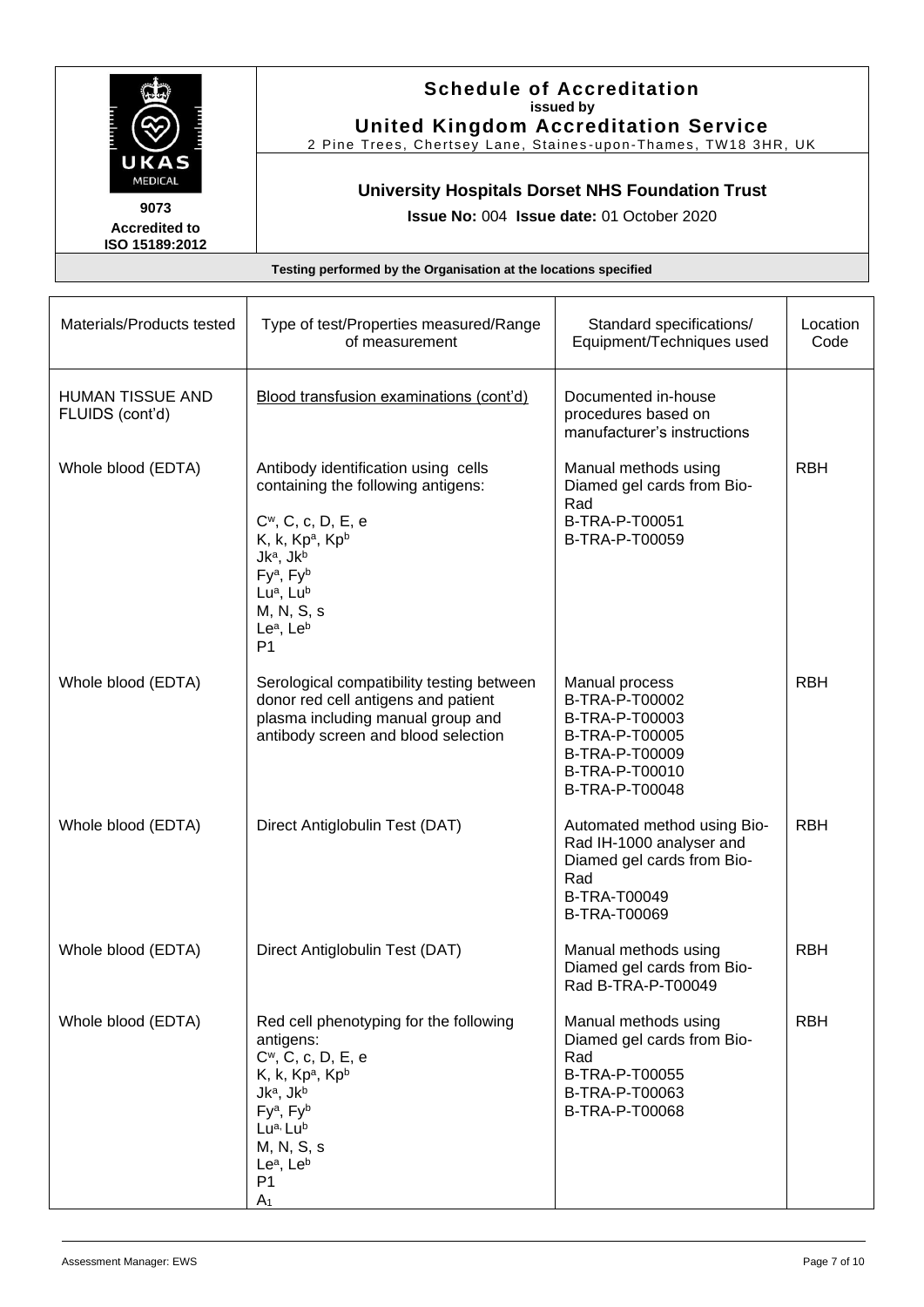

#### **Schedule of Accreditation issued by United Kingdom Accreditation Service**

2 Pine Trees, Chertsey Lane, Staines -upon-Thames, TW18 3HR, UK

# **University Hospitals Dorset NHS Foundation Trust**

**Issue No:** 004 **Issue date:** 01 October 2020

| Materials/Products tested                  | Type of test/Properties measured/Range<br>of measurement          | Standard specifications/<br>Equipment/Techniques used                                                                                                  | Location<br>Code |
|--------------------------------------------|-------------------------------------------------------------------|--------------------------------------------------------------------------------------------------------------------------------------------------------|------------------|
| <b>HUMAN TISSUE AND</b><br>FLUIDS (cont'd) | Blood transfusion examinations (cont'd)                           | Documented in-house<br>procedures based on<br>manufacturer's instructions                                                                              |                  |
| Whole blood (EDTA)                         | Feto-Maternal Haemorrhage Estimation<br>(FMH)                     | Manual Kleihauer using<br>commercial kit<br>SOP B-TRA-P-T00053                                                                                         | <b>RBH</b>       |
| Whole blood (EDTA)                         | Cord blood group determination                                    | Manual methods using<br>Diamed gel cards from Bio-<br>Rad<br>B-TRA-P-T00052                                                                            | <b>RBH</b>       |
| Whole blood (EDTA)                         | Cord blood group determination                                    | Automated process using<br>Biorad IH1000 analyser and<br>Diamed gel cards from Bio-<br>Rad<br>B-TRA-P-T00069<br>B-TRA-P-T00052                         | <b>RBH</b>       |
|                                            | Molecular testing for the purpose of<br>clinical diagnosis        | Following in-house<br>documented procedures and<br>manufacturer's equipment<br>instructions where relevant                                             |                  |
| Blood/serum                                | Mutation detection for Factor V Leiden<br>and Prothrombin Variant | Cepheid GeneXpert<br>DNA Extraction, amplification<br>and detection in one cartridge<br>B-HAE-M-H00023                                                 | <b>RBH</b>       |
| Bone Marrow / Peripheral<br>Blood / FFPE   |                                                                   | DNA extraction for<br>downstream<br>applications/assays using:<br>Qiagen EZ1 DNA extraction<br>platform<br>Qiagen DNA extraction by<br>column (manual) | <b>RBH</b>       |
|                                            |                                                                   |                                                                                                                                                        |                  |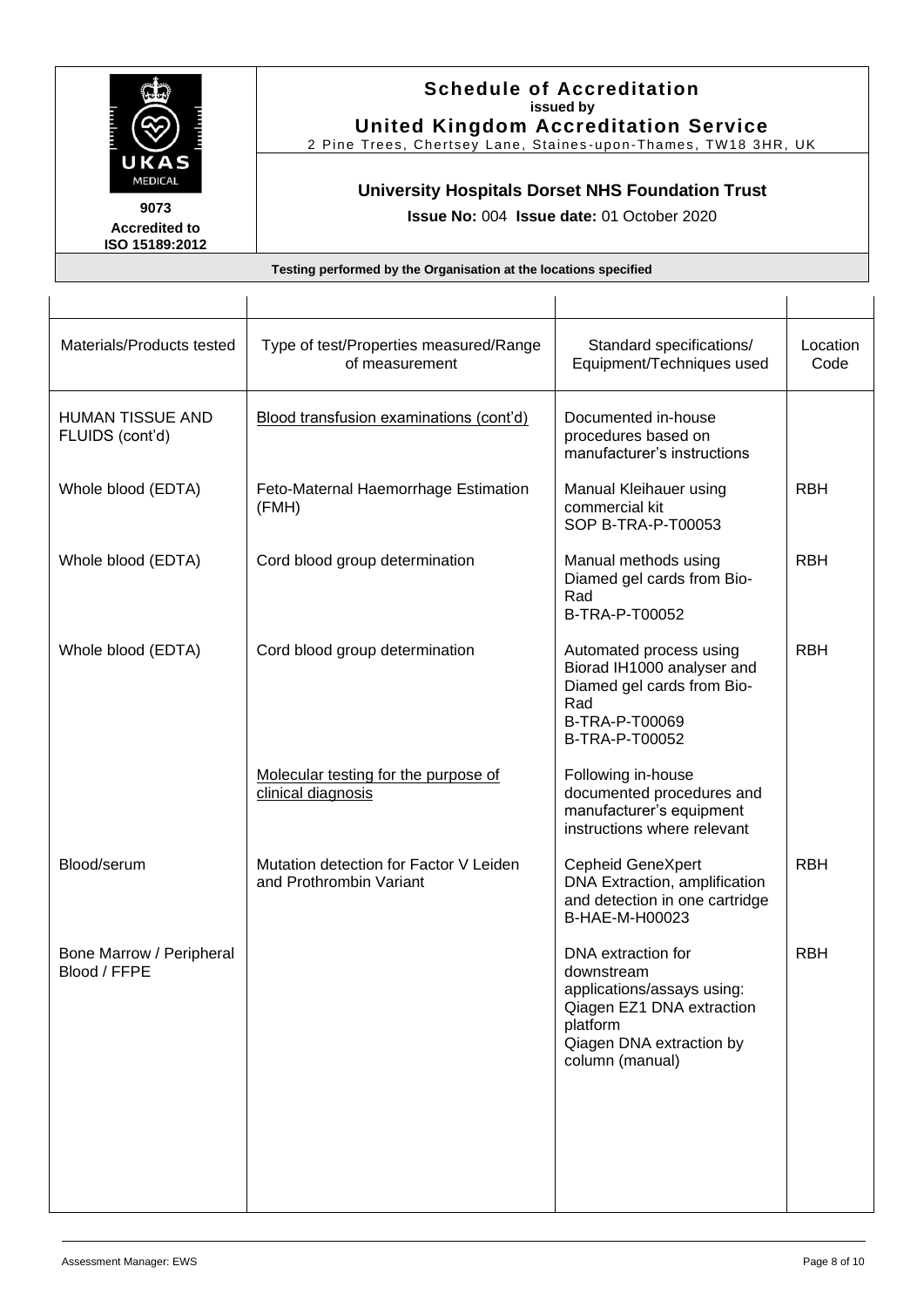| UKAS<br><b>MEDICAL</b><br>9073<br><b>Accredited to</b><br>ISO 15189:2012 | <b>Schedule of Accreditation</b><br>issued by<br><b>United Kingdom Accreditation Service</b><br>2 Pine Trees, Chertsey Lane, Staines-upon-Thames, TW18 3HR, UK |  |
|--------------------------------------------------------------------------|----------------------------------------------------------------------------------------------------------------------------------------------------------------|--|
|                                                                          | <b>University Hospitals Dorset NHS Foundation Trust</b><br><b>Issue No: 004 Issue date: 01 October 2020</b>                                                    |  |
| Testing performed by the Organisation at the locations specified         |                                                                                                                                                                |  |

| Materials/Products tested                  | Type of test/Properties measured/Range<br>of measurement     | Standard specifications/<br>Equipment/Techniques used                                                                                                                                                                                    | Location<br>Code |
|--------------------------------------------|--------------------------------------------------------------|------------------------------------------------------------------------------------------------------------------------------------------------------------------------------------------------------------------------------------------|------------------|
| <b>HUMAN TISSUE AND</b><br>FLUIDS (cont'd) | Molecular testing for the purpose of<br>clinical diagnosis   | Following in-house<br>documented procedures and<br>manufacturer's equipment<br>instructions where relevant                                                                                                                               |                  |
| <b>DNA</b>                                 | <b>EGFR</b> mutation detection                               | Qiagen RGQ real-time PCR<br>machine<br>(mutations screened: exon 19<br>deletions, L858R, L861Q,<br>G719X, S768I, exon 20<br>insertions, and the resistance<br>mutation T790M)<br>B-MOL-P-NAT001<br>B-MOL-P-NAT002<br>B-MOL-P-NAT016      | <b>RBH</b>       |
| <b>DNA</b>                                 | Detection of<br><b>KRAS</b> mutation<br><b>NRAS</b> mutation | Life technologies 9700 PCR<br>machine and Qiagen<br>PyroMark Q24 system<br>KRAS - PCR and<br>pyrosequencing<br>(codons 12, 13, 61 & 146)<br>NRAS - PCR and<br>pyrosequencing<br>(codons 12, 13 & 61)<br>B-MOL-P-NAT001<br>B-MOL-P-NAT011 | <b>RBH</b>       |